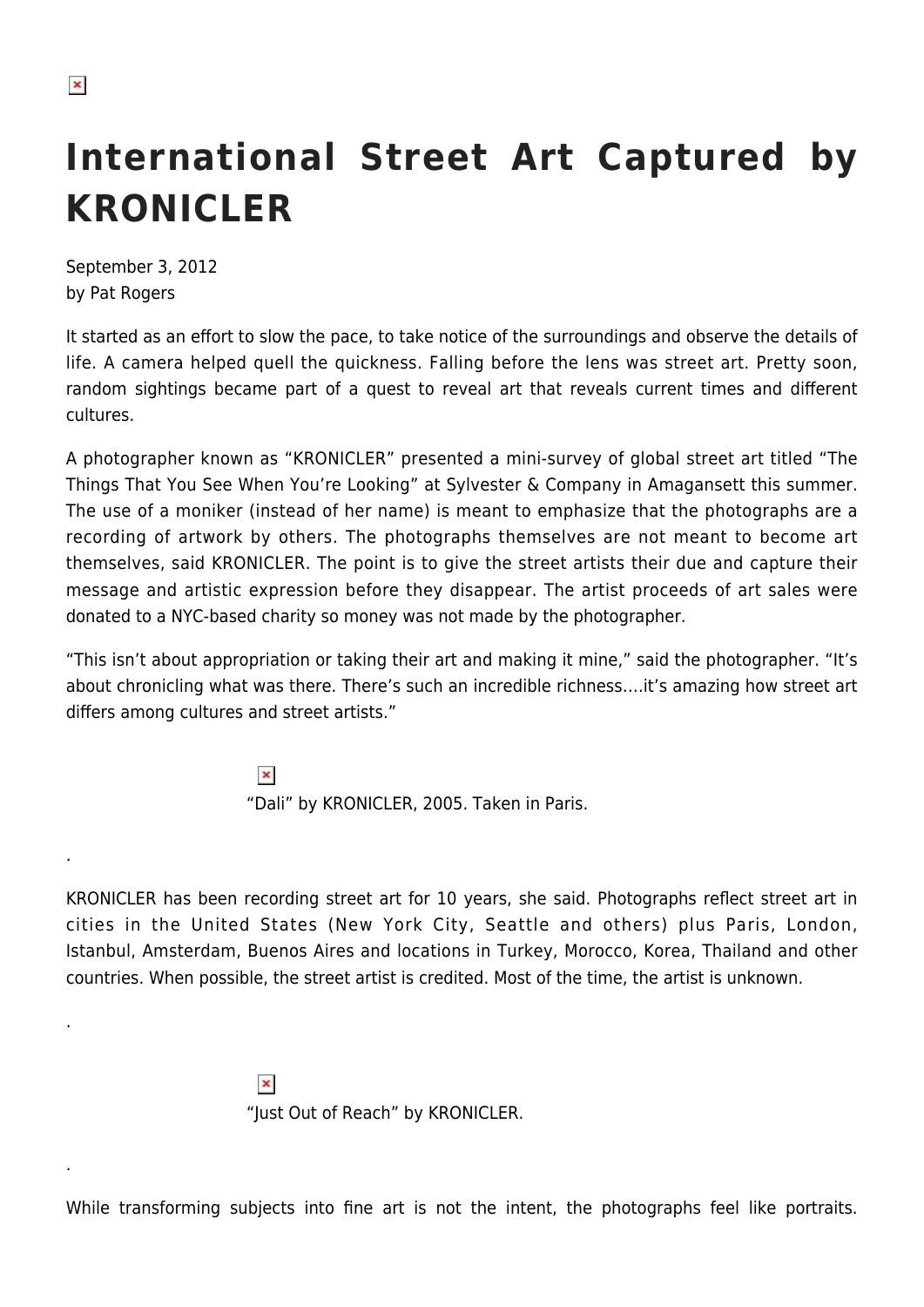Extraneous settings are stripped away so the street art occupies the entire composition. In this way, KRONICLER isolates the art and places it center stage for onlookers to notice and appreciate.

> $\pmb{\times}$ "Ivy in His Hair" by KRONICLER, 2009. Taken in Buenos Aires.

Street art by its nature can easily go unnoticed, be missed or overlooked. Intact presentation of street art may not last long since work can be quickly altered or obliterated by other street artists or by weather or landlords or officials painting over the work. Capturing art that's intended to be fleeting became one of the principal missions of a 10-year odyssey photographing street art.

"This is a chronicle of culture," said KRONICLER. "It's the chronicle of a vast journey–a recording of things that will never been seen again."

> $\pmb{\times}$ "TAXI! AIX" by KRONICLER.

.

.

.

.

.

.

 $\pmb{\times}$ "TAXI! NYC" by KRONICLER.

No matter the culture or whether urban or not, street art is about expression, KRONICLER said. Sometimes, there's a political or cultural message. Other times, the expression bubbles from the street artist. In all cases, the art that's being made for the streets stands apart from art designed for commercial arenas, she said. The driving force behind street art is expression–not sales.

For instance, street art in Buenos Aires has manifested "profound cultural expressions," said KRONICLER. One street artist penned 'Hello. Is anyone out there?' Beneath it were painted eyes that were cast downward, the photographer said.

> $\pmb{\times}$ "Spock" by KRONICLER.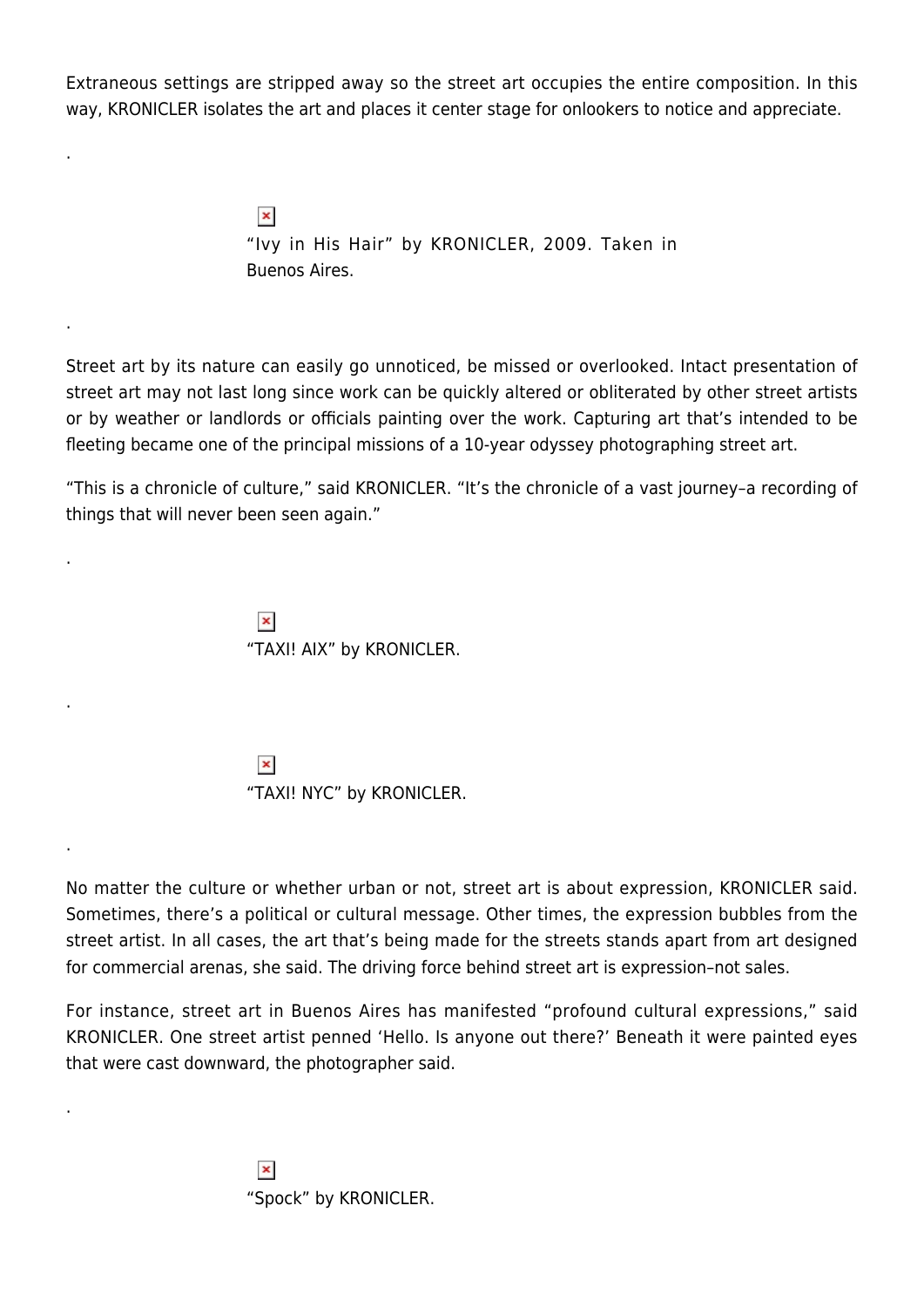Stylistically, street art varies from country to country, KRONICLER said. For instance, street artists in Amsterdam tend to align the art with the architecture. Stencils are not typically used, KRONICLER said. Stencils are used in Milan and the art is very political, she said. Buenos Aires is also very political and street artists use their work to protest movements and conditions, KRONICLER said. In New York City, sophistication is present in street art and artists can become recognizable from their signature styles and frequent output, she said.

.

.

.

.

.

**.**

London street art can be sexy and have a naughty quality to it, KRONICLER said. London street art tends to have humor with an edge, she said. Paris has a "profoundly rich street art scene," said the photographer. It's also competitive–she has witnessed street artists working on top of work while the artist who created the underlying piece is still walking away.

"It's amazing what you see when you start looking," KRONICLER said. "You really have to go out there all the time or you'll miss it."

> $\pmb{\times}$ "Simon Trembles" by KRONICLER, 2009. Taken in NYC.

 $\pmb{\times}$ "Monsieur Gainsbourg" by KRONICLER.

Part of the joy of recording art in the street is feeling energy of expression. The artist is compelled to make art and that infuses the work with something special, she said. "There's a positive artful energy with street art," KRONICLER said.

> $\pmb{\times}$ "Dripping Life NYC" by KRONICLER, 2003.

**BASIC FACTS: KRONICLER** presented a solo photography show of international street art in "The Things That You See When You're Looking" at Sylvester & Company in Amagansett. The exhibition featured 180 photos portraying a range of street art styles and geographic influences. All of the artist proceeds from sales were donated to the Child Mind Institute.